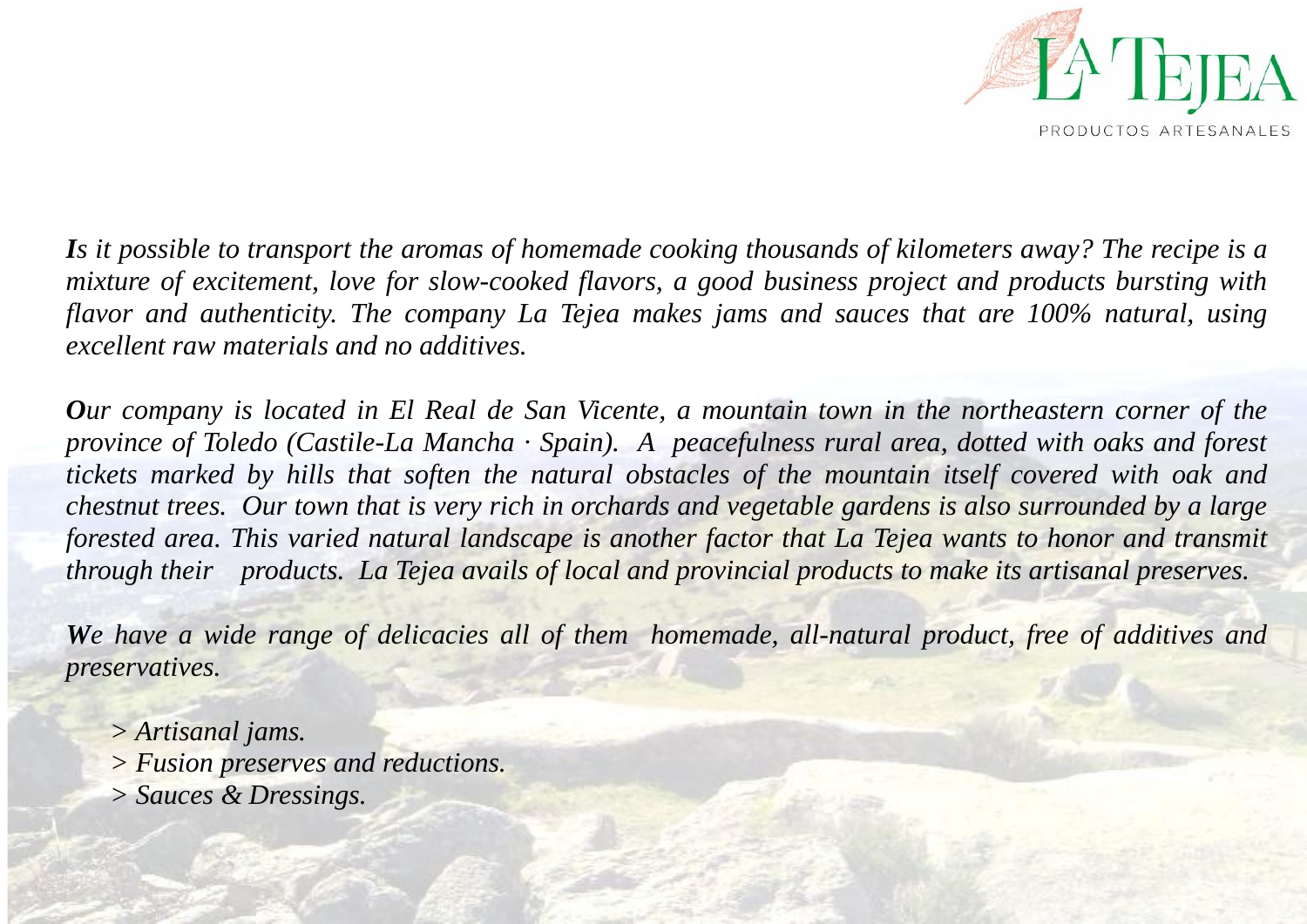## **Artisanal Jams**



#### PRODUCTOS ARTESANALES

**O**ur products are all made in small batch to get more control on quality. We are just making artisanal jams that are 100% natural, using excellent raw materials – many of which are from the nearby surroundings – and no additives. The production process has been preserved from ancient times and passed down to their descendants.. The result is a marvelous range of jams that collect the essence of nature.

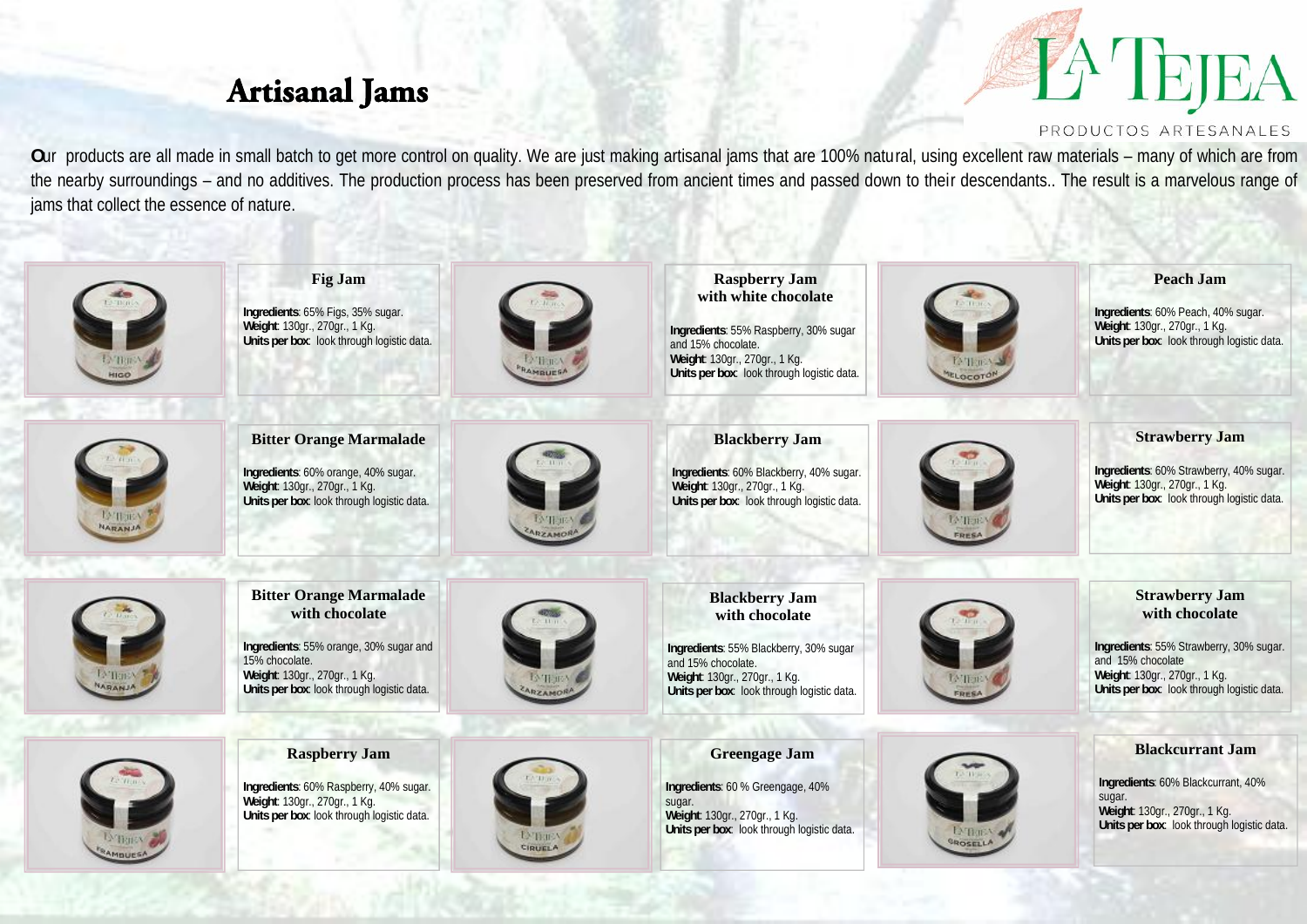## **Fusion Cuisine**



PRODUCTOS ARTESANALES

La Tejea is characterized by being a constant source of inspiration and innovation for our customers. We present our range of products focused on fusion cuisine and signature cuisine, elaborated in the most artisanal and traditional way. With these products you can add creativity to your dishes with surprising new mixed flavors.

Each product has its own history, its own potential and possibilities, we really recommend you to taste them and makes culinary imagination flies away.

| l∑∏gik⁄<br>SkéoLLA        | <b>Caramelized onions with</b><br>sherry vinegar<br>Ingredients: 85% Reca Onion, 11% sugar,<br>3% liquid caramel and 1% Sherry Vinegar.<br>Weight: 130gr., 270gr., 1 Kg.<br>Units per box: look through logistic data. | <b>Onion Jam</b><br>Ingredients: 65% onion, 35% sugar<br>Weight: 130gr., 270gr., 1 Kg.<br>Units per box: look through logistic data.                                           | <b>PATEIEA</b><br>CEBOLLA  | <b>Caramelized onions</b><br>marinated in port and raisins<br>Ingredients: 80% Reca Onion, 10% Port<br>wine, 3% Sultana raisins and sugar.<br>Weight: 130gr., 270gr., 1 Kg.<br>Units per box: look through logistic data. | <b>Caramelized onions with</b><br>balsamic vinegar and honey<br>Ingredients: 80% Onion, 10% balsamic<br>vinegar, 3% honey and sugar.<br>Weight: 130gr., 270gr., 1 Kg.<br>Units per box: look through logistic data. |
|---------------------------|------------------------------------------------------------------------------------------------------------------------------------------------------------------------------------------------------------------------|--------------------------------------------------------------------------------------------------------------------------------------------------------------------------------|----------------------------|---------------------------------------------------------------------------------------------------------------------------------------------------------------------------------------------------------------------------|---------------------------------------------------------------------------------------------------------------------------------------------------------------------------------------------------------------------|
| <b>LATIRIEA</b><br>TOMATE | <b>Tomato Jam</b><br>Ingredients: 65% tomato 35% sugar<br>Weight: 130gr., 270gr., 1Kg.<br>Units per box: look through logistic data.                                                                                   | <b>Green TomatoJam</b><br>Ingredients: 65% green tomato, 35% sugar<br>Weight: 130gr., 270gr., 1 Kg.<br>Units per box: look through logistic data.                              |                            | <b>Green Olive Jam</b><br>Ingredients: 60% Green Olive, 40%<br>sugar.<br>Weight: 130gr., 270gr., 1 Kg.<br>Units per box: look through logistic data.                                                                      |                                                                                                                                                                                                                     |
|                           | <b>Roasted peppers in syrup</b><br><b>Ingredients: Roasted peppers, sugar and</b><br>lemon juice.<br>Weight: 130gr., 270gr., 1 Kg.<br>Units per box: look through logistic data.                                       | <b>Pepper Jam</b><br>Ingredients: 65% Pepper 35% sugar<br>Weight: 130gr., 270gr., 1Kg.<br>Units per box: look through logistic data.                                           | LYTEE!<br><b>GOS ENTER</b> | <b>Caramelized Figs</b><br>in Sherry Vinegar<br><b>Ingredients: Entire Fresh Green Fig.</b><br>sugar, liquid caramel and Sherry Vinegar<br><b>Weight: 270gr., 1 Kg.</b><br>Units per box: look through logistic data.     | <b>Caramelized Fritada</b><br><b>Ingredients: Onion, red pepper, green</b><br>pepper, sugar and liquid caramel<br>Weight: 130gr., 270gr., 1 Kg.<br>Units per box: look through logistic data.                       |
| <b>LATERM</b><br>MANZANA  | <b>Laminated caramelized</b><br>apple<br>Ingredients: Apple, sugar, caramel and<br>Sherry Vinegar.<br>Weight: 130gr., 270gr., 1 Kg.<br>Units per box: look through logistic data.                                      | <b>Caramelized Mango cubes</b><br><b>Ingredients: Mango cubes, sugar and liquid</b><br>caramel.<br>Weight: 130gr., 270gr., 1 Kg.<br>Units per box: look through logistic data. |                            | <b>Arbequina Olive Oil Jam</b><br><b>Ingredients: 50% Arbequina Olive oil,</b><br>water, 25% sugar, xantham gum.<br><b>Weight: 220 gr., 1 Kg</b><br>Units per box: look through logistic data.                            | <b>Picual Olive Oil Jam</b><br><b>Ingredients: 50% Picual Olive oil, water,</b><br>25% sugar, xantham gum<br><b>Weight: 220 gr., 1 Kg</b><br>Units per box: look through logistic data.                             |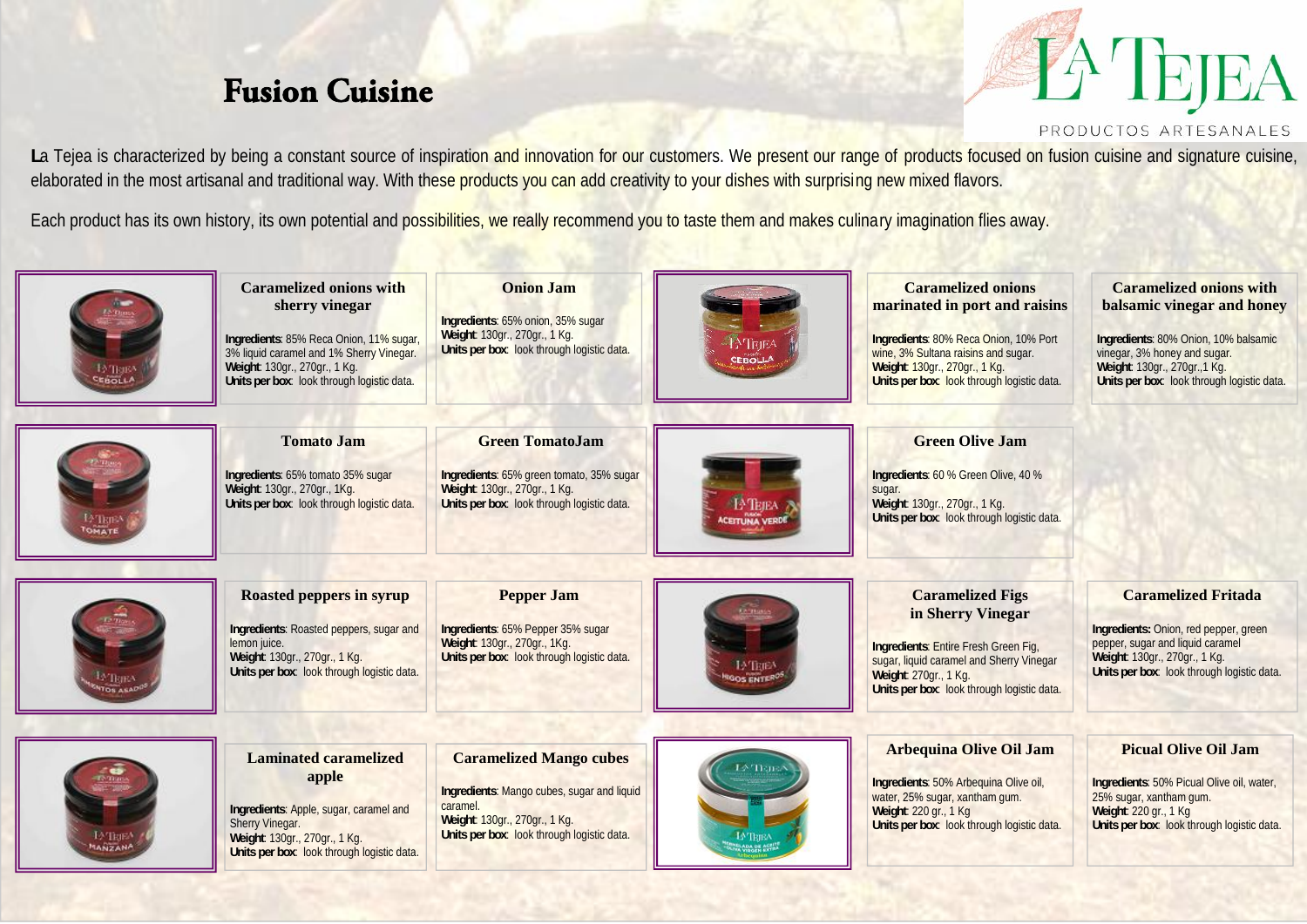# **Sauces & Dressings**

# **A IBII**

PRODUCTOS ARTESANALES

Crafted in the Spain with superior all-natural ingredients that really complement food and it is made in small batches with a balanced blend of superior all-natural tomatoes and distinct spices and seasoning.

With just a spoonful you can quickly and easily transform everyday meals into creative culinary experiences. And yes you can even cook with them.